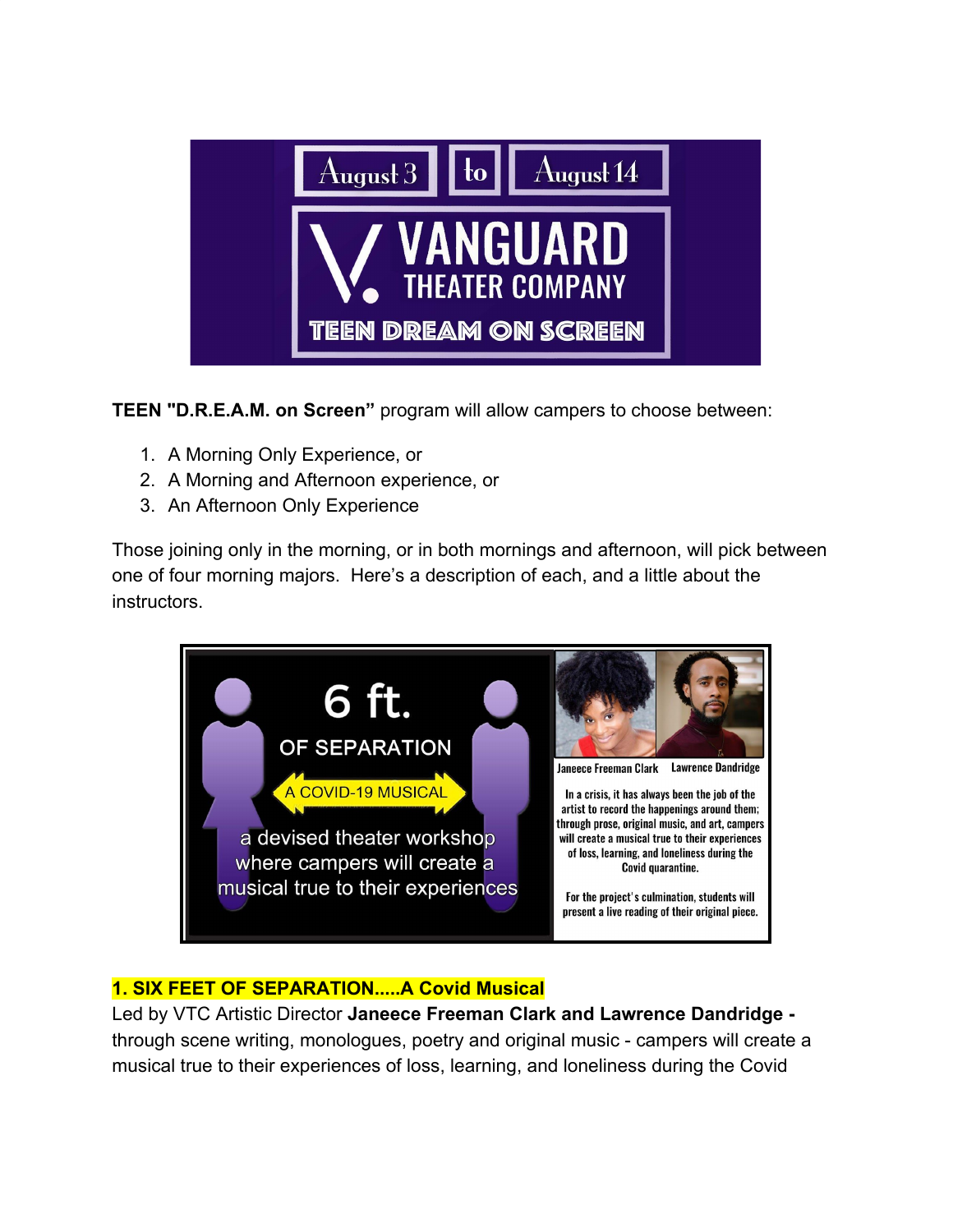quarantine. For the project's culmination, students will record their original musical from their individual homes and it will be spliced together for a world premiere!

### **About the instructors:**

Janeece Freeman Clark is a Broadway actress (Urinetown), Theater Educator (NJPAC, PaperMill, Private Vocal Studio), and Founder and Artistic Director of Vanguard Theater Company. Lawrence Dandridge (Sister Act National Tour) is a composer and musical theater writer. His musicals have had readings and presentations in LA, New York, New Jersey, and in North Carolina with the National Black Theater Festival. Lawrence has written four musicals to date and Six Feet of Separation will add to that list as he and Janeece take students on a journey through script and song writing.



# **2. AMERICAN SONGBOOK REMIX**

Led by recording artist: Leah Jenea and established Producers Adeleke and Josiah - Campers will spend time with classic repertoire that we call the American songbook and breathe new life into these songs - remixing them and making them Spotify worthy. If being a recording artist is on your list of something you might want to consider - this major is for you. Not only will you explore this timeless repertoire - but you'll explore the art of music production, engineering, arranging and recording from your own home. In the end - students will have an album release/listening party where the world will be introduced to their unique recordings.

Many will recall **Leah Jenea** from her dazzling debut on Fox's The Four: Battle For Stardom, where she wowed the judges as one of the show's youngest competitors and quickly rose to become a fan favorite and in the final four! Her upcoming Album,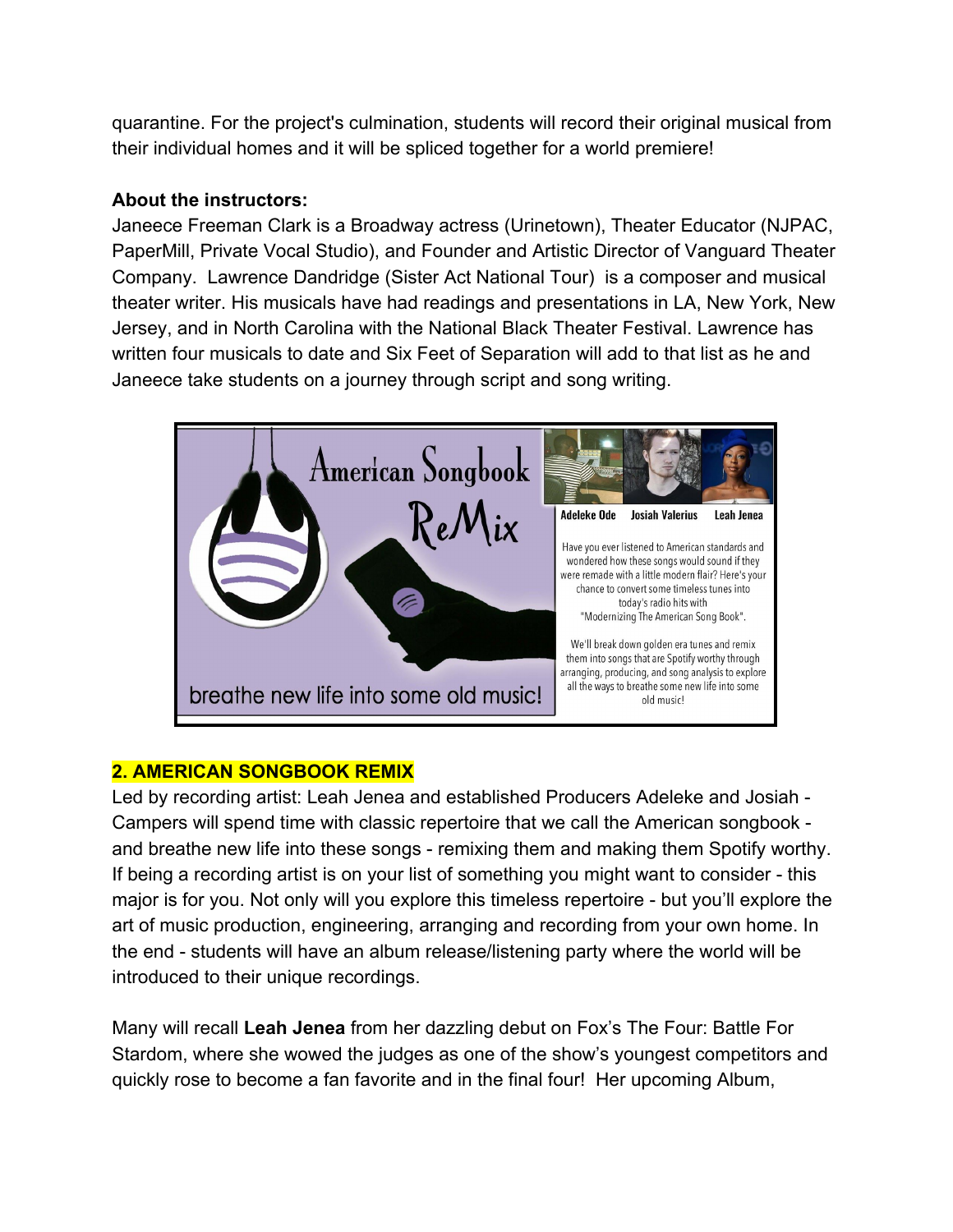"Crooked Love Story" is dropping July 2nd 2020 and her style totally melds the old school with the new school - making this class PERFECT for her!

Both **Adeleke & Josiah** are producers, sound engineers, songwriters and mix engineers in NYC. They graduated from NYU's prestigious Clive Davis Institute of Recorded Music and have spent the last several years working with a span of established and up and coming artists in the world of pop, jazz, hip hop and R&B. Josiah is a master at the piano and drums, Adeleke plays the guitar - and they both are highly skilled in the studio with creating, arranging, mixing and mastering. They are super excited to teach YOU how to do the same.



#### **3. MYSTERY AND MAYHEM**

Led by Vanguard teaching artists: Patrick Swailes Caldwell and April Leonhard - this class will consist of devising, role play games, improvisation, character creation, song creation and everything else fun you can think of on this creative mysterious journey. For a culmination, your original **Mystery and Mayhem** show will have several opportunities to present the work live for Zoom Audiences - with the ending of the devised mystery shifting each time.

Patrick is no stranger to Vanguard having directed VTC productions of *Spelling Bee, Into the Woods,* and *For the Love of Charlie Brown*. He's an actor, director, songwriter and a clown. As a writer, producer, and performer he created a solo show: *The Circus is Cancelled* which received amazing recognition and several awards. As a director some of his work has also been seen at the Edinburgh Fringe festival. Patrick was recently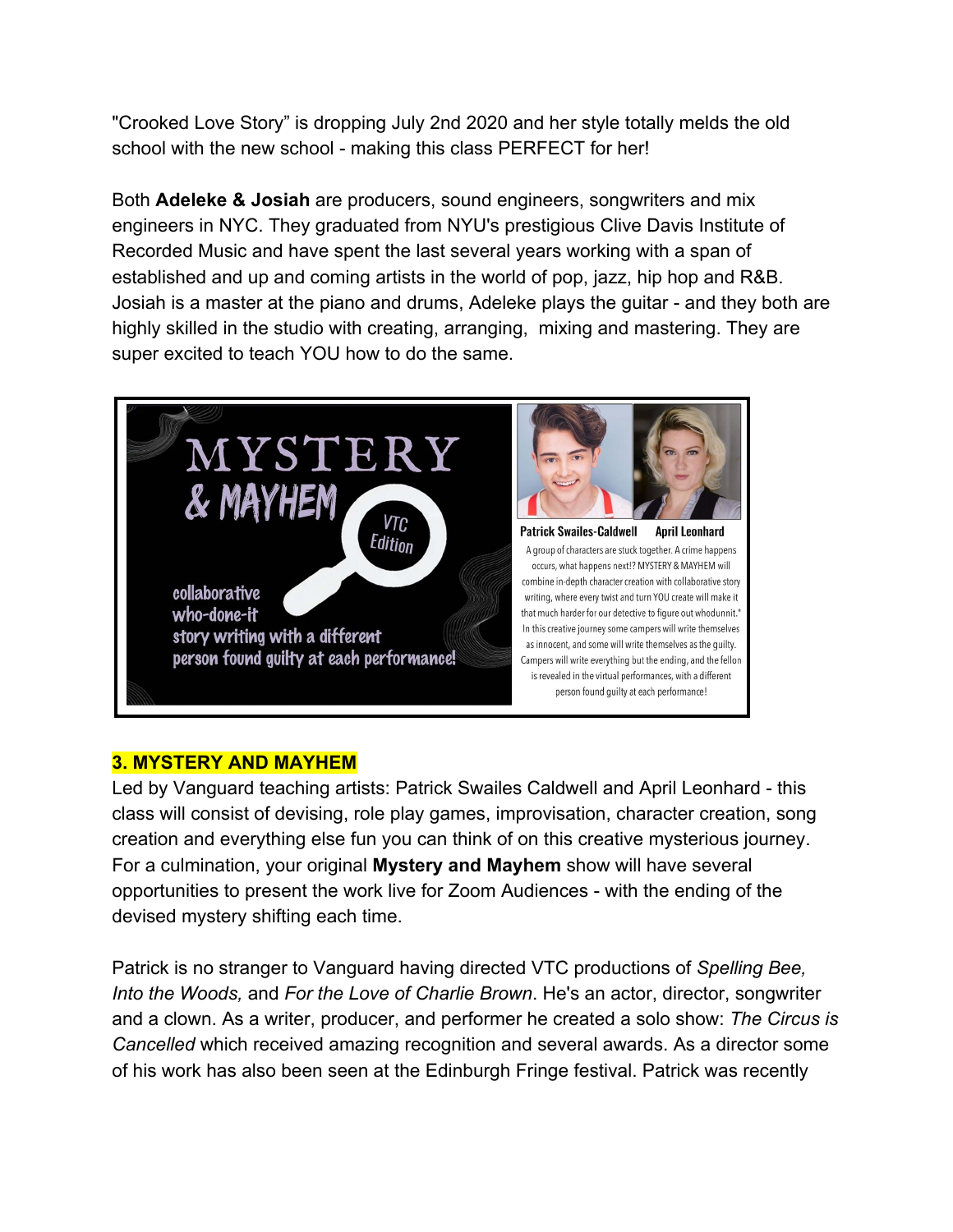seen in the Off-Broadway cast of *The Office! A Musical Parody* where he hilariously delivered every night.

April Leonhard has appeared in many Vanguard productions including *Heathers, Spring Awakening* and *A Little Princess.* April is a professional actor with several Off Broadway and Regional credits including a favorite to many - *Wild Party.* April is a blast to work with and incredibly knowledgeable with devising theatrical works. She and Patrick will make a perfect team!



# **4. #SELFIE**

Hallie Ricardo has been in a slew of television programming including *Nashville*, and *NCIS*. The way agents and casting directors do business has now changed for the foreseeable future. Fortunately, we have the technology to change with the times, and knowing how to work a camera is more important than ever and an essential skill to communicate with industry professionals. This class will explore scenes, songs, monologues, all from a self-tape format which is PERFECT for Zoom. If you are really interested in TV, movie musicals (and even on-stage musicals), and college pre-screens - this major is for you. On-camera classes such as this are INVALUABLE right now - people going to be submitting themselves on video for auditions for the foreseeable future.

Other credits for Hallie include *Barbershop: The Next Cut, Spiderman: Homecoming, New Orleans, Dynasty,* and *American Soul*. She's a gem of an actor and teacher - and due to our virtual format (she's not on the east coast)- we get to have her as one of our instructors!